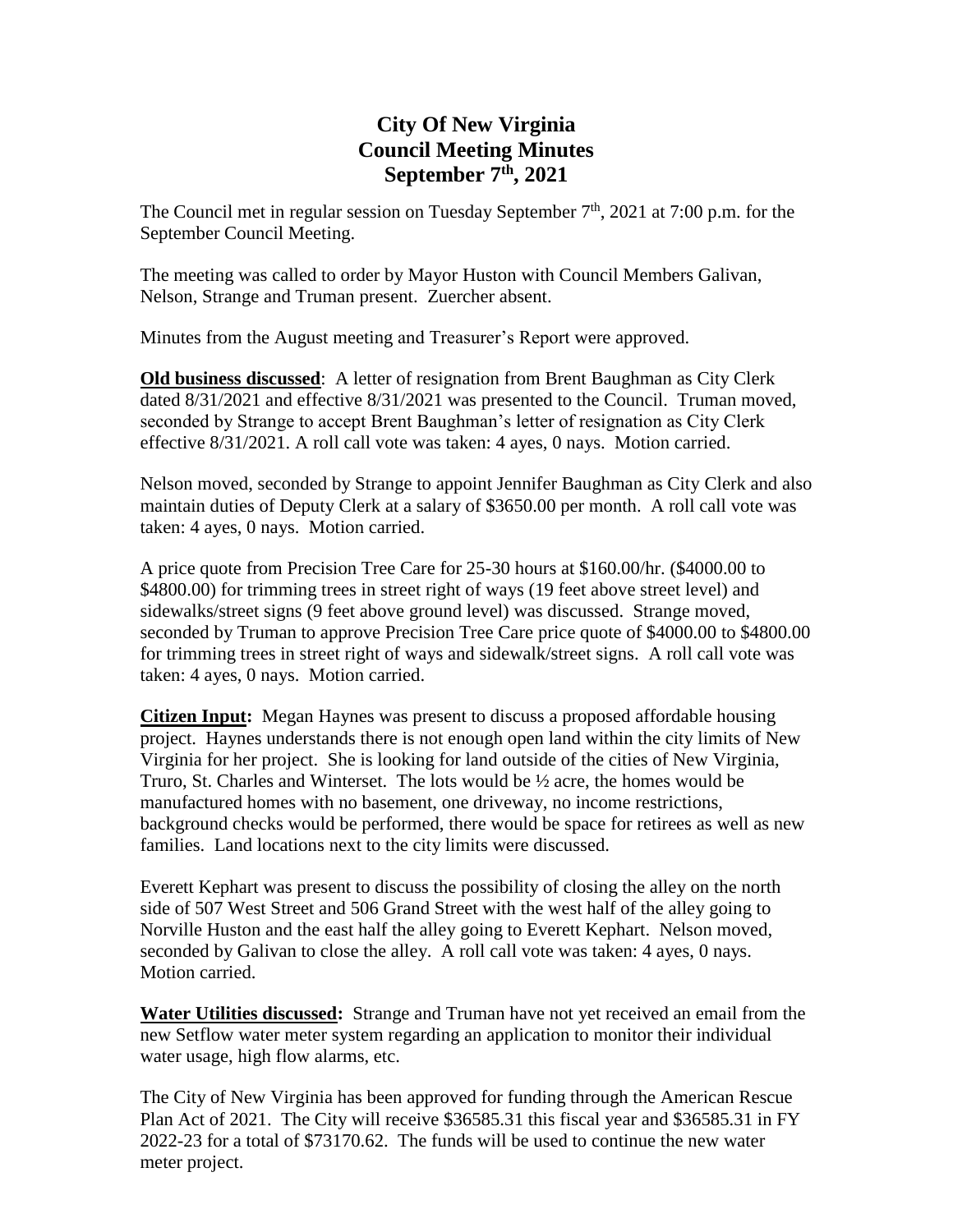**Law Enforcement: –** The report summary from the Sheriff's Office for the month of August was reviewed. Deputies received or initiated 16 calls for service during the month. Officers spent in excess of 39 hours in the City for the month. There were no citations and/or warnings written for traffic violations that occurred within the City of New Virginia proper.

**Fire Department Business:** Ads continue to be reviewed for a good used truck for a backup grass truck.

Truman moved, seconded by Galivan to remove Brent Baughman from the City State Bank accounts and add Jennifer Baughman and Justin Strange to the City State Bank accounts to have the authority to sign checks. A roll call vote was taken: 4 ayes, 0 nays. Motion carried.

## **GAMP FINANCIAL UPDATE September 7th , 2021**

All GAMP accounts have been transferred to the City's account. There is a separate cash line on the report for all of the GAMP funds. Our rentals have been steady and we will have same youth groups back using the building starting this month. We received a statement from the Post Office for PO Box rental. I would recommend we close this PO Box and change these over to the City's PO Box.

Strange has been working with Swank Motion Pictures, Inc. via email regarding movie licensing and price quotes for the outdoor movie event. A one day Public Performance License for most movies for a crowd size of less than 200 people ranges from \$395.00 to \$450.00.

The outdoor movie night at GAMP Park has been changed from September 25<sup>th</sup> to Saturday October 2<sup>nd</sup>. Look for additional information on the City website and Facebook.

Galivan moved, seconded by Strange to close the GAMP PO Box. A roll call vote was taken: 4 ayes, 0 nays. Motion carried.

Work will begin on the installation of the golf disc course after the truck pull that is scheduled for September 18<sup>th</sup>. Terry Stuart will form up for the concrete pads and help pour them.

There is a dead ash tree in GAMP Park. Mayor Huston will investigate and resolve the issue.

## **NEW VIRGINIA PLAYGROUND COMMITTEE UPDATE**

The Playground Committee has received a bid of \$1800.00 for the sign. The sign will be a two-sided design with powder coating to protect it from the elements. The Committee hopes to have a meeting this month to finalize the sign project as well as the memorial tree. The account balance is \$2,510.82.